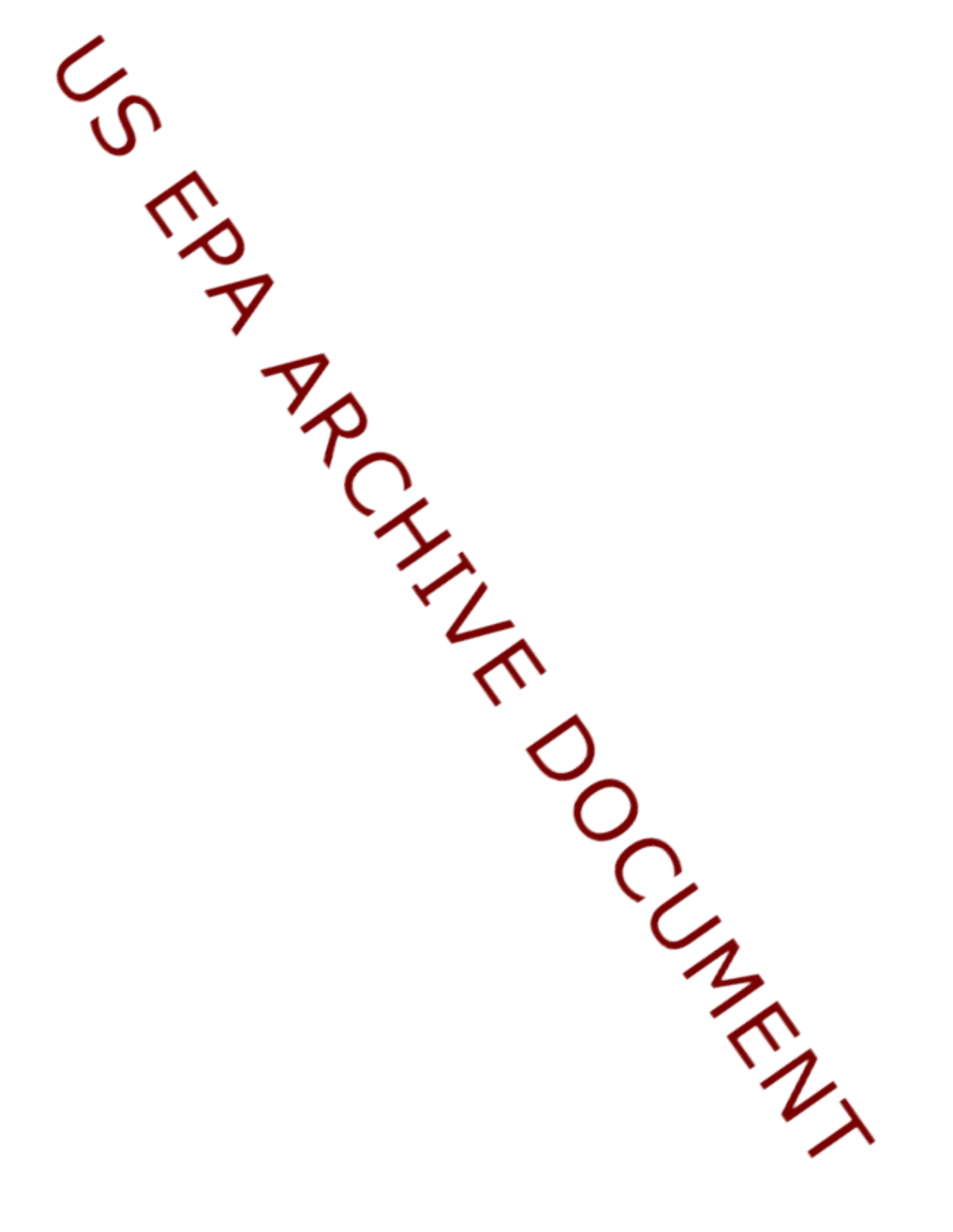

# science in ACTION **G A SCIENTIFIC FOUNDATION FOR SOUND ENVIRONMENTAL DECISIONS**

www.epa.gov/ord



## **ECOLOGICAL** RESEARCH PROGRAM In cooperation with Regions 5, 7 and 8

# **FUTURE MIDWESTERN LANDSCAPES STUDY FOCUSES ON ECOSYSTEM SERVICES**

### **Issue:**

EPA's Ecological Research Program (ERP) in the Office of Research and Development (ORD) is focused on the study of ecosystem services, or the benefits to human well-being provided by ecological systems. The ERP is initiating studies of ecosystem services in a number of specific places in the United States to better understand these services, and to develop analytical tools that enable decisionmakers to take these benefits into account.

One study will be conducted in the Midwest. The Midwest region is critically important in supplying national and global demand for food, fiber, and fuel. Midwestern landscapes also play essential roles in the supply of water to homes and farms, recreation, flood control, and a host of other benefits essential to the quality of life.

The rapid growth of the biofuels industry, which uses crops and other biomass to make liquid fuel, is causing changes in agricultural practices and land uses across the U.S., and most strikingly in the Midwest. EPA's

Regional offices are interested in the long-term environmental implications of these changes. Therefore one component of the ERP, the **Future Midwestern Landscapes (FML) Study,** will examine projected changes in landscapes and ecosystem services in the Midwest. Given its immediate influence, biofuel production will be studied as a primary driver of landscape change.

### **Scientific Objectives:**

The study goals are to:

- Understand how current and projected land uses affect the ecosystem services provided by Midwestern landscapes.
- Provide spatially explicit information that will enable EPA Regions and Programs to articulate sustainable approaches to environmental management.
- Develop web-based tools depicting alternative futures so users can evaluate trade-offs affecting ecosystem services.



**Figure 1. Bioethanol plants in the U.S. as of May, 2007 and proposed ecosystem services study area**

### **Application and Impact:**

For a large area of the Midwest, researchers will work with decision makers and use economic and spatial modeling tools to construct alternative landscapes that reflect different assumptions about biofuels policy, technology, and landscape management over the next  $10 - 20$ years. Some of these will be at the scale of the entire study region, others at subregional or watershed scales. Two distinct types of future scenarios will be created, differing in how landscape change is approached:

**Policy-driven scenarios** will use forecasting tools to project the landscapes that would be expected to